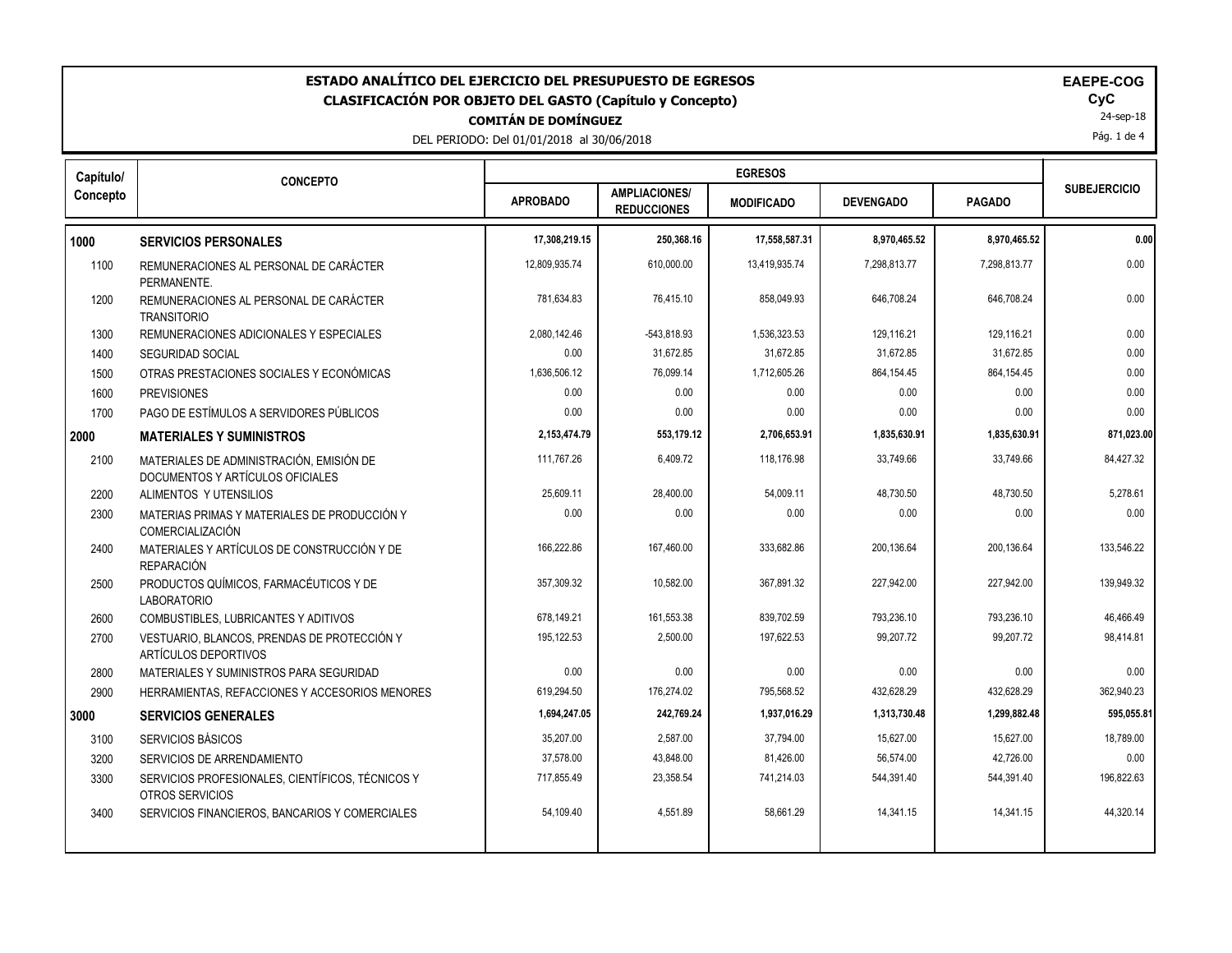| ESTADO ANALÍTICO DEL EJERCICIO DEL PRESUPUESTO DE EGRESOS<br><b>EAEPE-COG</b><br>CyC<br><b>CLASIFICACIÓN POR OBJETO DEL GASTO (Capítulo y Concepto)</b><br>24-sep-18<br><b>COMITÁN DE DOMÍNGUEZ</b><br>Pág. 2 de 4<br>DEL PERIODO: Del 01/01/2018 al 30/06/2018 |                                                                       |                 |                                            |                   |                  |               |                     |
|-----------------------------------------------------------------------------------------------------------------------------------------------------------------------------------------------------------------------------------------------------------------|-----------------------------------------------------------------------|-----------------|--------------------------------------------|-------------------|------------------|---------------|---------------------|
| Capítulo/                                                                                                                                                                                                                                                       | <b>CONCEPTO</b>                                                       |                 |                                            |                   |                  |               |                     |
| Concepto                                                                                                                                                                                                                                                        |                                                                       | <b>APROBADO</b> | <b>AMPLIACIONES/</b><br><b>REDUCCIONES</b> | <b>MODIFICADO</b> | <b>DEVENGADO</b> | <b>PAGADO</b> | <b>SUBEJERCICIO</b> |
| 3500                                                                                                                                                                                                                                                            | SERVICIOS DE INSTALACIÓN, REPARACIÓN,<br>MANTENIMIENTO Y CONSERVACIÓN | 667,904.31      | 107,632.00                                 | 775,536.31        | 556,873.32       | 556.873.32    | 218,662.99          |
| 3600                                                                                                                                                                                                                                                            | SERVICIOS DE COMUNICACIÓN SOCIAL Y PUBLICIDAD                         | 103,477.45      | 13,920.00                                  | 117,397.45        | 30,972.00        | 30,972.00     | 86,425.45           |
| 3700                                                                                                                                                                                                                                                            | SERVICIOS DE TRASLADO Y VIÁTICOS                                      | 39,586.40       | 20,000.00                                  | 59,586.40         | 54,065.20        | 54,065.20     | 5,521.20            |
| 3800                                                                                                                                                                                                                                                            | <b>SERVICIOS OFICIALES</b>                                            | 0.00            | 0.00                                       | 0.00              | 0.00             | 0.00          | 0.00                |
| 3900                                                                                                                                                                                                                                                            | OTROS SERVICIOS GENERALES                                             | 38,529.00       | 26,871.81                                  | 65,400.81         | 40,886.41        | 40,886.41     | 24,514.40           |
| 4000                                                                                                                                                                                                                                                            | TRANSFERENCIAS, ASIGNACIONES, SUBSIDIOS Y OTRAS AYI                   | 0.00            | 58,192.40                                  | 58,192.40         | 58,192.40        | 58,192.40     | 0.00                |
| 4100                                                                                                                                                                                                                                                            | TRANSFERENCIAS INTERNAS Y ASIGNACIONES AL SECTOR<br>PÚBLICO           | 0.00            | 0.00                                       | 0.00              | 0.00             | 0.00          | 0.00                |
| 4200                                                                                                                                                                                                                                                            | TRANSFERENCIAS AL RESTO DEL SECTOR PÚBLICO                            | 0.00            | 0.00                                       | 0.00              | 0.00             | 0.00          | 0.00                |
| 4300                                                                                                                                                                                                                                                            | <b>SUBSIDIOS Y SUBVENCIONES</b>                                       | 0.00            | 0.00                                       | 0.00              | 0.00             | 0.00          | 0.00                |
| 4400                                                                                                                                                                                                                                                            | AYUDAS SOCIALES                                                       | 0.00            | 58,192.40                                  | 58,192.40         | 58,192.40        | 58,192.40     | 0.00                |
| 4500                                                                                                                                                                                                                                                            | PENSIONES Y JUBILACIONES                                              | 0.00            | 0.00                                       | 0.00              | 0.00             | 0.00          | 0.00                |
| 4600                                                                                                                                                                                                                                                            | TRANSFERENCIAS A FIDEICOMISOS, MANDATOS Y OTROS<br>ANÁLOGOS           | 0.00            | 0.00                                       | 0.00              | 0.00             | 0.00          | 0.00                |
| 4700                                                                                                                                                                                                                                                            | TRANSFERENCIAS A LA SEGURIDAD SOCIAL                                  | 0.00            | 0.00                                       | 0.00              | 0.00             | 0.00          | 0.00                |
| 4800                                                                                                                                                                                                                                                            | <b>DONATIVOS</b>                                                      | 0.00            | 0.00                                       | 0.00              | 0.00             | 0.00          | 0.00                |
| 4900                                                                                                                                                                                                                                                            | <b>TRANSFERENCIAS AL EXTERIOR</b>                                     | 0.00            | 0.00                                       | 0.00              | 0.00             | 0.00          | 0.00                |
| 5000                                                                                                                                                                                                                                                            | BIENES MUEBLES, INMUEBLES E INTANGIBLES                               | 0.00            | 257,585.20                                 | 257,585.20        | 257,585.20       | 257,585.20    | 0.00                |
| 5100                                                                                                                                                                                                                                                            | MOBILIARIO Y EQUIPO DE ADMINISTRACIÓN                                 | 0.00            | 42,115.20                                  | 42,115.20         | 42,115.20        | 42,115.20     | 0.00                |
| 5200                                                                                                                                                                                                                                                            | MOBILIARIO Y EQUIPO EDUCACIONAL Y RECREATIVO                          | 0.00            | 0.00                                       | 0.00              | 0.00             | 0.00          | 0.00                |
| 5300                                                                                                                                                                                                                                                            | EQUIPO E INSTRUMENTAL MÉDICO Y DE LABORATORIO                         | 0.00            | 0.00                                       | 0.00              | 0.00             | 0.00          | 0.00                |
| 5400                                                                                                                                                                                                                                                            | <b>VEHÍCULOS Y EQUIPO DE TRANSPORTE</b>                               | 0.00            | 0.00                                       | 0.00              | 0.00             | 0.00          | 0.00                |
| 5500                                                                                                                                                                                                                                                            | EQUIPO DE DEFENSA Y SEGURIDAD                                         | 0.00            | 0.00                                       | 0.00              | 0.00             | 0.00          | 0.00                |
| 5600                                                                                                                                                                                                                                                            | MAQUINARIA, OTROS EQUIPOS Y HERRAMIENTAS                              | 0.00            | 215,470.00                                 | 215,470.00        | 215,470.00       | 215,470.00    | 0.00                |
| 5700                                                                                                                                                                                                                                                            | ACTIVOS BIOLÓGICOS                                                    | 0.00            | 0.00                                       | 0.00              | 0.00             | 0.00          | 0.00                |
| 5800                                                                                                                                                                                                                                                            | <b>BIENES INMUEBLES</b>                                               | 0.00            | 0.00                                       | 0.00              | 0.00             | 0.00          | 0.00                |
| 5900                                                                                                                                                                                                                                                            | <b>ACTIVOS INTANGIBLES</b>                                            | 0.00            | 0.00                                       | 0.00              | 0.00             | 0.00          | 0.00                |
| 6000                                                                                                                                                                                                                                                            | <b>INVERSIÓN PÚBLICA</b>                                              | 0.00            | 0.00                                       | 0.00              | 0.00             | 0.00          | 0.00                |
| 6100                                                                                                                                                                                                                                                            | OBRA PÚBLICA EN BIENES DE DOMINIO PÚBLICO                             | 0.00            | 0.00                                       | 0.00              | 0.00             | 0.00          | 0.00                |
| 6200                                                                                                                                                                                                                                                            | OBRA PÚBLICA EN BIENES DE DOMINIO PROPIO                              | 0.00            | 0.00                                       | 0.00              | 0.00             | 0.00          | 0.00                |
|                                                                                                                                                                                                                                                                 |                                                                       |                 |                                            |                   |                  |               |                     |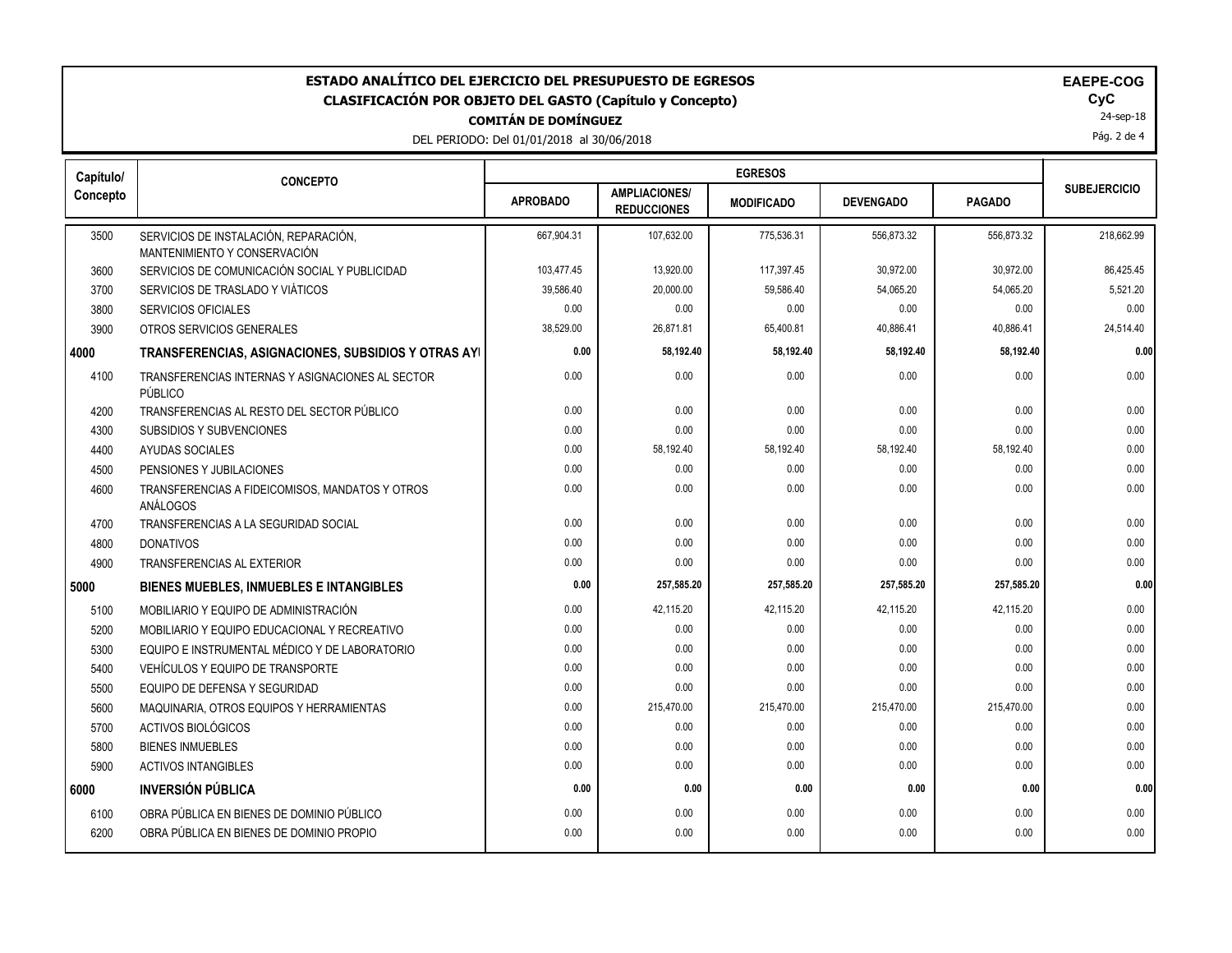| ESTADO ANALÍTICO DEL EJERCICIO DEL PRESUPUESTO DE EGRESOS<br>EAEPE-COG<br>CyC<br><b>CLASIFICACIÓN POR OBJETO DEL GASTO (Capítulo y Concepto)</b><br>24-sep-18<br><b>COMITÁN DE DOMÍNGUEZ</b><br>Pág. 3 de 4<br>DEL PERIODO: Del 01/01/2018 al 30/06/2018 |                                                                  |                 |                                            |                   |                  |               |                     |
|----------------------------------------------------------------------------------------------------------------------------------------------------------------------------------------------------------------------------------------------------------|------------------------------------------------------------------|-----------------|--------------------------------------------|-------------------|------------------|---------------|---------------------|
| Capítulo/                                                                                                                                                                                                                                                | <b>CONCEPTO</b>                                                  |                 |                                            |                   |                  |               |                     |
| Concepto                                                                                                                                                                                                                                                 |                                                                  | <b>APROBADO</b> | <b>AMPLIACIONES/</b><br><b>REDUCCIONES</b> | <b>MODIFICADO</b> | <b>DEVENGADO</b> | <b>PAGADO</b> | <b>SUBEJERCICIO</b> |
| 6300                                                                                                                                                                                                                                                     | PROYECTOS PRODUCTIVOS Y ACCIONES DE FOMENTO                      | 0.00            | 0.00                                       | 0.00              | 0.00             | 0.00          | 0.00                |
| 7000                                                                                                                                                                                                                                                     | <b>INVERSIONES FINANCIERAS Y OTRAS PROVISIONES</b>               | 0.00            | 0.00                                       | 0.00              | 0.00             | 0.00          | 0.00                |
| 7100                                                                                                                                                                                                                                                     | INVERSIONES PARA EL FOMENTO DE ACTIVIDADES<br><b>PRODUCTIVAS</b> | 0.00            | 0.00                                       | 0.00              | 0.00             | 0.00          | 0.00                |
| 7200                                                                                                                                                                                                                                                     | ACCIONES Y PARTICIPACIONES DE CAPITAL                            | 0.00            | 0.00                                       | 0.00              | 0.00             | 0.00          | 0.00                |
| 7300                                                                                                                                                                                                                                                     | COMPRA DE TÍTULOS Y VALORES                                      | 0.00            | 0.00                                       | 0.00              | 0.00             | 0.00          | 0.00                |
| 7400                                                                                                                                                                                                                                                     | CONCESIÓN DE PRÉSTAMOS                                           | 0.00            | 0.00                                       | 0.00              | 0.00             | 0.00          | 0.00                |
| 7500                                                                                                                                                                                                                                                     | INVERSIONES EN FIDEICOMISOS, MANDATOS Y OTROS<br>ANÁLOGOS        | 0.00            | 0.00                                       | 0.00              | 0.00             | 0.00          | $0.00\,$            |
| 7600                                                                                                                                                                                                                                                     | OTRAS INVERSIONES FINANCIERAS                                    | 0.00            | 0.00                                       | 0.00              | 0.00             | 0.00          | 0.00                |
| 7900                                                                                                                                                                                                                                                     | PROVISIONES PARA CONTINGENCIAS Y OTRAS<br>EROGACIONES ESPECIALES | 0.00            | 0.00                                       | 0.00              | 0.00             | 0.00          | 0.00                |
| 8000                                                                                                                                                                                                                                                     | <b>PARTICIPACIONES Y APORTACIONES</b>                            | 0.00            | 0.00                                       | 0.00              | 0.00             | 0.00          | 0.00                |
| 8100                                                                                                                                                                                                                                                     | <b>PARTICIPACIONES</b>                                           | 0.00            | 0.00                                       | 0.00              | 0.00             | 0.00          | 0.00                |
| 8300                                                                                                                                                                                                                                                     | <b>APORTACIONES</b>                                              | 0.00            | 0.00                                       | 0.00              | 0.00             | 0.00          | 0.00                |
| 8500                                                                                                                                                                                                                                                     | <b>CONVENIOS</b>                                                 | 0.00            | 0.00                                       | 0.00              | 0.00             | 0.00          | 0.00                |
| 9000                                                                                                                                                                                                                                                     | <b>DEUDA PÚBLICA</b>                                             | 0.00            | 550,000.00                                 | 550,000.00        | 550,000.00       | 550,000.00    | 0.00                |
| 9100                                                                                                                                                                                                                                                     | AMORTIZACIÓN DE LA DEUDA PÚBLICA                                 | 0.00            | 550,000.00                                 | 550,000.00        | 550,000.00       | 550,000.00    | 0.00                |
| 9200                                                                                                                                                                                                                                                     | INTERESES DE LA DEUDA PÚBLICA                                    | 0.00            | 0.00                                       | 0.00              | 0.00             | 0.00          | 0.00                |
| 9300                                                                                                                                                                                                                                                     | COMISIONES DE LA DEUDA PÚBLICA                                   | 0.00            | 0.00                                       | 0.00              | 0.00             | 0.00          | 0.00                |
| 9400                                                                                                                                                                                                                                                     | <b>GASTOS DE LA DEUDA PÚBLICA</b>                                | 0.00            | 0.00                                       | 0.00              | 0.00             | 0.00          | 0.00                |
| 9500                                                                                                                                                                                                                                                     | COSTO POR COBERTURAS                                             | 0.00            | 0.00                                       | 0.00              | 0.00             | 0.00          | 0.00                |
| 9600                                                                                                                                                                                                                                                     | APOYOS FINANCIEROS                                               | 0.00            | 0.00                                       | 0.00              | 0.00             | 0.00          | 0.00                |
| 9900                                                                                                                                                                                                                                                     | ADEUDOS DE EJERCICIOS FISCALES ANTERIORES<br>(ADEFAS)            | 0.00            | 0.00                                       | 0.00              | 0.00             | 0.00          | 0.00                |
|                                                                                                                                                                                                                                                          |                                                                  |                 |                                            |                   |                  |               |                     |